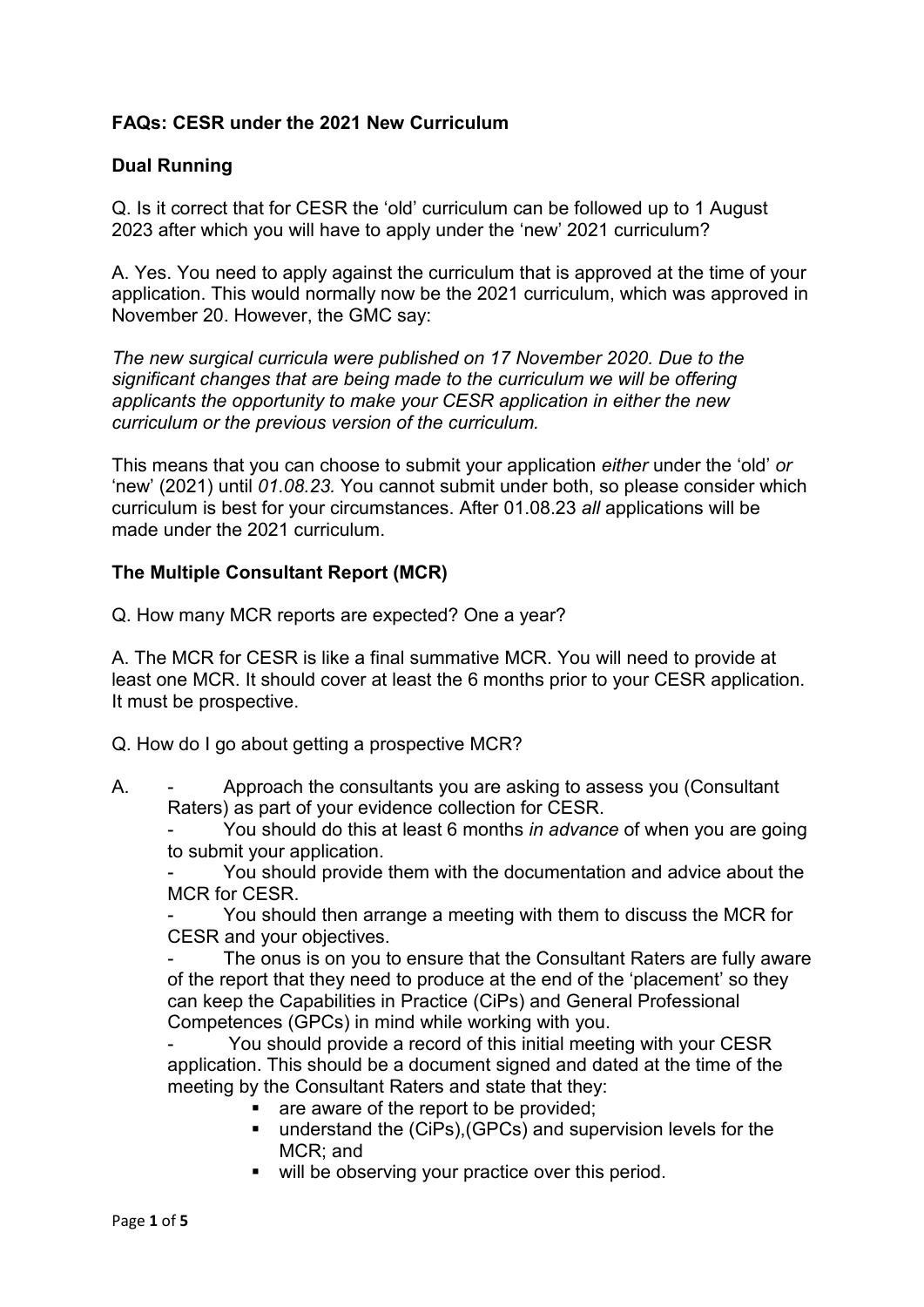The meeting record should also set out your objectives.

Q. If I have been working with consultant surgeons for the last 2 years, can I ask them to provide an MCR for the last 2 years?

A. No. This is because the MCR needs to be prospective so that your Consultant Raters can consider you in the context of the GPCs and the CiPs as they work with you.

Q. Can that document of the meeting 6 months previously be with multiple consultants at the same time and signed by all of them at the same time?

A. Yes. You should arrange a meeting with them all together (can be virtual) and the record will be a joint record. The MCR will then be completed by them jointly. You should not be present at the meeting when the Consultant Raters discuss you and complete the MCR.

Q. Can I provide an MCR if I am working outside the UK?

A. Yes. The documentation on the website and the fact that you are using a PDF version means that you can do it from anywhere in the world. You should ensure that your Consultant Raters are aware of the report to be provided (and understand the CiPs, GPCs and supervision levels). You will need to follow the process in the answer to the question *How do I go about getting a prospective MCR*? above. It is very important that your Consultant Raters confirm that they understand the GPCs, CiPs, that they have read the curriculum and so understand what is required of a day 1 consultant in the UK, and that they understand the MCR process. This needs to be recorded and submitted with your application. With this knowledge in mind they should observe your work for at least 6 months before completing the MCR.

Q. What do I do if I can't provide an MCR for one of the CiPs or GPCs, not because my Consultant Raters haven't observed me, but because I haven't actually performed that CiP/GPC (eg. I haven't been to any MDTs).

A. If you put forward your application without this experience, it will not be successful. You should arrange to have this experience before you apply. You could use the MCR as a tool to plan how you will attain experience in this area in advance, ie. you could identify it as an area to be achieved and set it out in your objectives.

Q. Can I use the version of the MCR on ISCP?

A. No, you should use the MCR for CESR on the JCST Website [MCR form for](https://www.jcst.org/-/media/files/jcst/cesr/mcr-form-for-cesr2021.docx)  [CESR.](https://www.jcst.org/-/media/files/jcst/cesr/mcr-form-for-cesr2021.docx) This has been designed specifically for CESR applicants.

Q. Is the MCR obligatory for only the last 6 months before the application? Or it is mandatory for each equivalent placement?

A. You need to provide an MCR for the 6 months prior to your application. You can provide MCRs for a longer period than that, but the MCRs must be produced prospectively. The MCR is a useful formative feedback tool that can be used for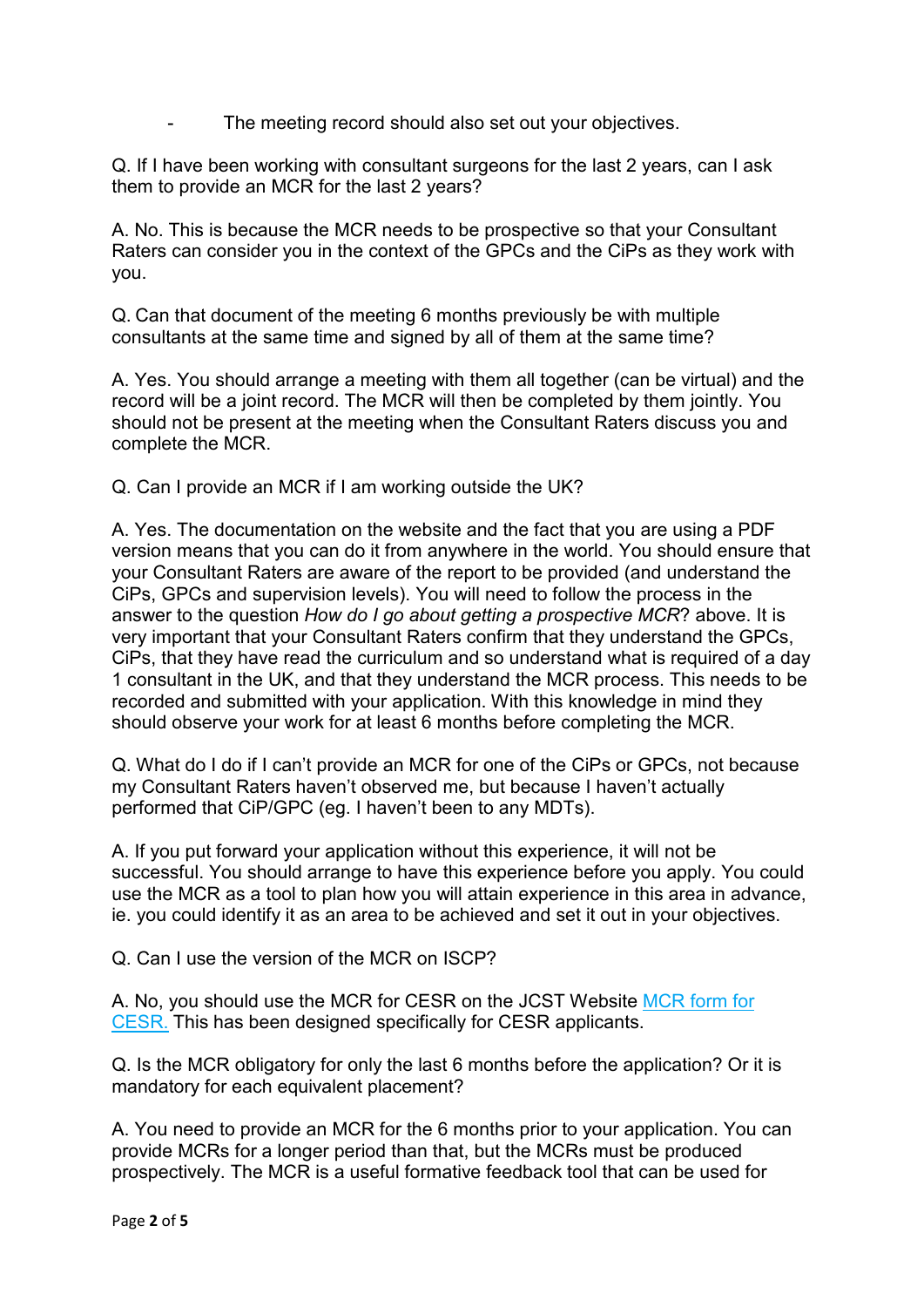development towards a future CESR application and you might consider incorporating it into your PDP.

Q. After having the prospective meeting about the MCR, what if I have to delay the application?

A. That should be fine, you will just have an MCR for a longer period of time. The main thing is that the MCR needs to be over enough time for it to be valuable (at least 6 months) and be prospective.

Q. I have been working at the consultant level for the past 6 years, do I need to start a prospective MCR from now onwards?

A. You need a prospective MCR for at least the 6 months prior to your application.

Q. I am working as a locum consultant and therefore it could be difficult for another consultant to observe me in some situations for example in clinic or theatre or ward rounds.

A. You need to be able to demonstrate that you are performing at the level of a Day-1 consultant; if there is no-one to observe you, you must submit alternative evidence to the MCR for this CiP or GPC. Further information is in the 2021 version of the Specialty Specific Guidance (SSG) for your specialty- [https://www.gmc](https://www.gmc-uk.org/registration-and-licensing/join-the-register/registration-applications/specialty-specific-guidance-for-cesr-and-cegpr)[uk.org/registration-and-licensing/join-the-register/registration-applications/specialty](https://www.gmc-uk.org/registration-and-licensing/join-the-register/registration-applications/specialty-specific-guidance-for-cesr-and-cegpr)[specific-guidance-for-cesr-and-cegpr.](https://www.gmc-uk.org/registration-and-licensing/join-the-register/registration-applications/specialty-specific-guidance-for-cesr-and-cegpr)

Q. If I apply under the 'old' curriculum system, would the MCR help?

A. The MCR is a tool for assessment under the new curriculum to provide evidence of the CiPs and GPCs. It is not designed for use for CESRs under the old curriculum.

# **Numbers of cases and Work Based Assessments (WBAs)**

Q. How many WBAs should I provide and in what areas?

A. This depends on your specialty; you should look at the Curriculum and SSG (both on the GMC Website). All specialty curricula require PBAs for index procedures and CBDs or CEXs for critical conditions. In addition, you will need to provide evidence of competence in a much broader area than that defined, looking not only at the index and critical conditions but across the breadth of generality of the specialty, including emergency care and any Special Interest areas if required. (See appendix 2 of the curriculum-the syllabus).

Q. How can I find out about logbook requirements, index cases and critical conditions?

A. Full details of the depth and breadth of knowledge, skills and experience is set out in section 5.4 of the curriculum together and appendices 3 and 4. In addition you should look at the SSG for your specialty which tells you how to set this out when making your CESR application.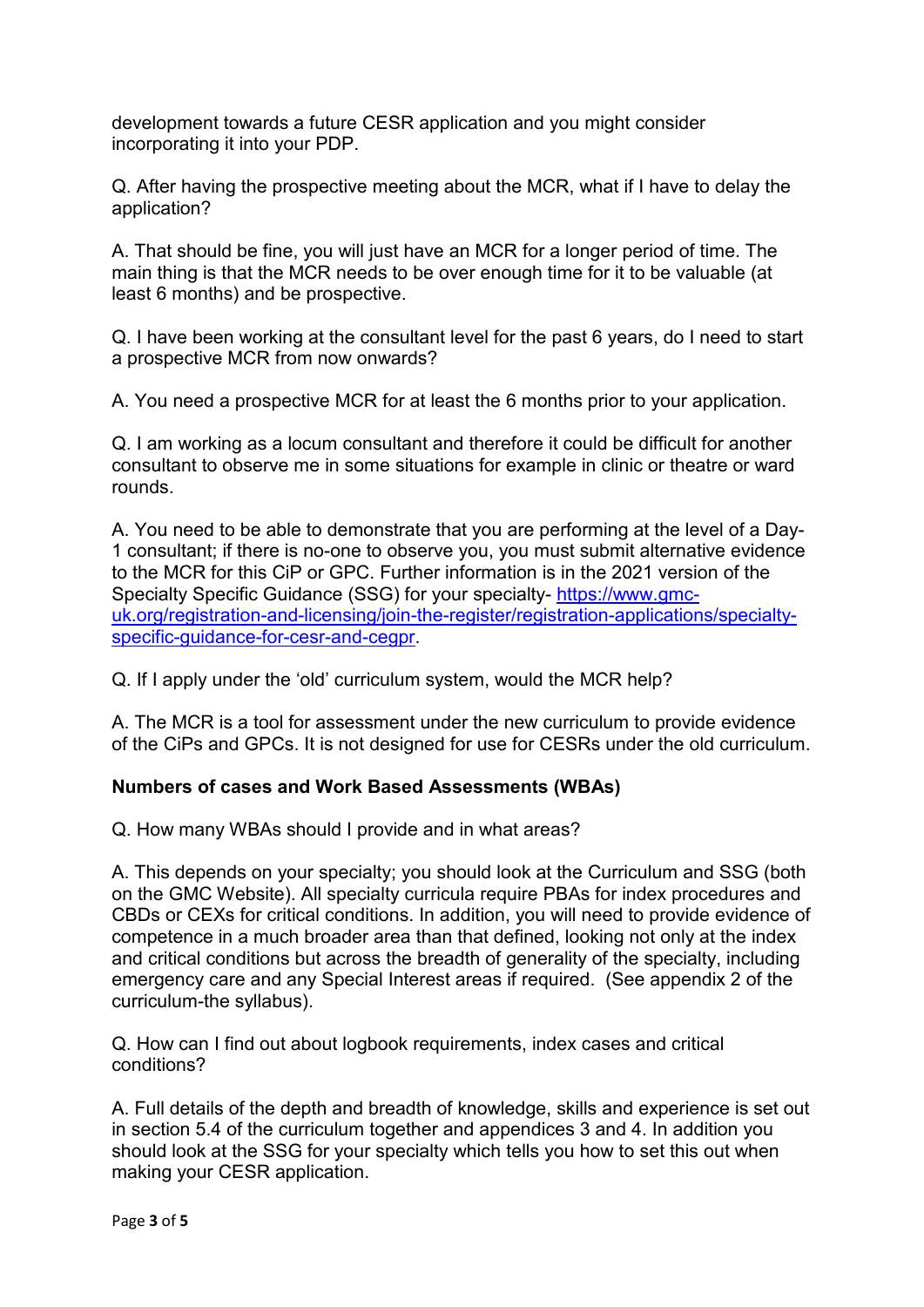Q. Can I evidence all my knowledge, skills and experience from the same unit?

A. That depends on the curriculum for your specialty. Some curricula require that you gain skills and experience in more than one unit (e.g. Urology and Plastic Surgery). It is important to check your specialty curriculum for details.

Q Can non GMC Consultants validate WBAs on ISCP?

A. Grades other than consultants can sign off WBAs. If you and your WBA assessors are not signed up to ISCP then you may wish to use blank WBA forms. The following is relevant

CBD - Consultants and senior specialty registrars who are trained in the use of the method.

CEX - Consultants, specialty registrars, staff grades and other health care professionals who are trained and expert in the clinical problem/task.

PBA - consultants and senior trainees depending upon their level of training and the complexity of the procedure. Assessors need training in using the PBA and sufficient expertise in carrying out the chosen procedure.

Q. If a PBA is submitted or signed off after a delay (say submitted a month after the procedure was performed) does it qualify as evidence?

A. It would depend on how long. A delay of a month may be acceptable, but it is important that WBAs are not provided retrospectively. You should try to have WBAs signed of as close to the event as possible.

Q. I do independent clinics and theatres. Do I need current WBAs for that?

A. You need to provide WBAs as set out in your curriculum. It is very important that they are not retrospective. If you have been working independently you may wish to use the time, when you are gathering your evidence, to ask colleagues to undertake and act as Raters for you for WBAs.

Q. As WBAs cannot be retrospective, for previous years' surgical performance would letters from colleagues be enough evidence?

A. No. Evidence of your competence should not be retrospective. You should use the period when you are gathering your evidence to undertake WBAs.

Q. Can the entries in the WBAs be typed to enable their comments to be clear and easy to read and then signed by the consultant in writing?

A. Yes.

### **Research in the 2021 curricula**

Q. What do I need to provide under the 2021 curriculum for research? Will the MCR provide sufficient evidence of this?